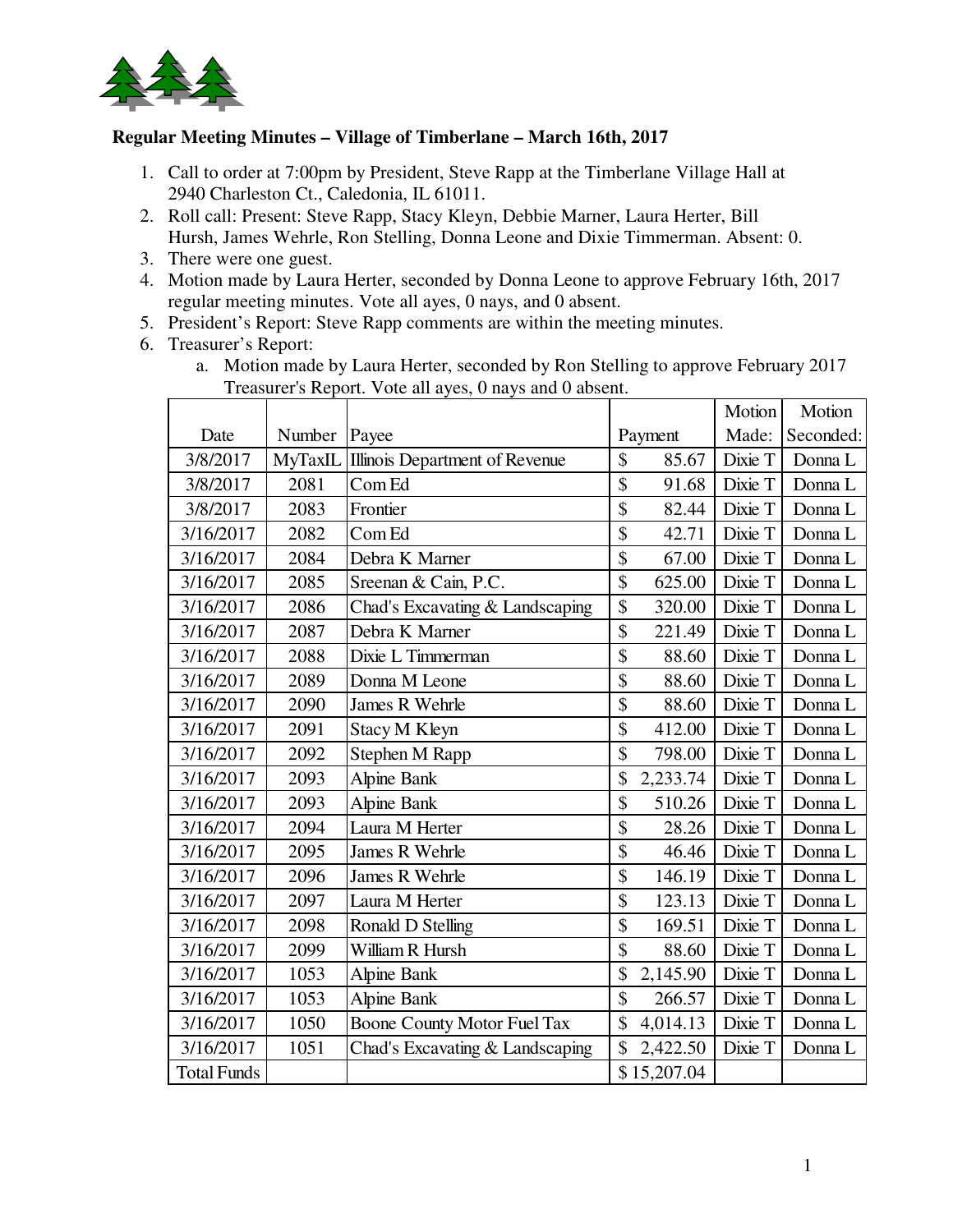- b. The bills (above) were submitted for payment. Motion made by Dixie Timmerman, seconded by Donna Leone to approve bills. Roll call vote: Ayes: Ron Stelling, James Wehrle, Laura Herter, Dixie Timmerman, Bill Hursh and Donna Leone. Nays: 0 Absent: 0
- 7. Committee Reports
	- a. Finance
		- i. Guest Jennifer Martinson from Lauterbach & Amen, LLP, presented Timberlane Villages 2016 Financial Audit and the Management Letter, and the letter to the President to the full board. It was noted that accounting changes made from cash basis to accrual improved the audit. Timberlane received a high financial rating overall. The management letter recommends the village adopt a capital asset policy to address both financial and stewardship for its assets. It also suggested the village adopt a fund balance policy to assist in financial stability throughout the year. One last comment was a recommendation for a policy and procedure manual for the village.
		- ii. Motion made by Laura Herter, seconded by Dixie Timmerman to approve the 2016 Financial Audit and the 2016 Management Letter as received by Lauterbach & Amen, LLP. Vote all ayes, 0 nays, and 0 absent.
	- b. Planning and Zoning
		- i. Steve Rapp is investigating an intergovernmental agreement with the Boone County Planning Department that could support Timberlane Village's land and building issues and zoning variances advisements.
	- c. Roads/Highways/Bridges
		- i. No culvert permits issued.
		- ii. Steve Rapp received a call from a resident asking to remove big chunks of blacktop patch from private property. He contacted Chad's Excavation for removal.
		- iii. Laura offered to contact Chad's Excavation concerning a broken tree ready to fall into the cemetery and near private property on Dawson Lake Rd.
	- d. Village Hall
		- i. Ron Stelling offered to contact a heating and cooling company to repair the furnace that is not working properly.
		- ii. Donna Leone received a verbal quote for \$1000.00 for a commercial building appraisal. Steve Rapp offered to contact our Alpine Bank advisor. This is needed to obtain a fair market value for the village hall building in support of the Boone County Fire District 3 request for a selling price.

## Old Business

- a. Motion made by Laura Herter, seconded by Donna Leone to approve ordinance O17-075-01 Amending the Code of Ordinances, Chapter 1 General Zoning Provisions, for Telecommunications Structures and Towers. Vote all ayes, 0 nays, and 0 absent.
- 8. New Business
	- a. None.
- 9. Actions from previous meetings:

| <b>Open Actions:</b>                                        | <b>Meeting</b> | <b>Contact</b> |
|-------------------------------------------------------------|----------------|----------------|
| Single Waste Refuse collection consideration to investigate | Nov 2012       | 'rustees       |